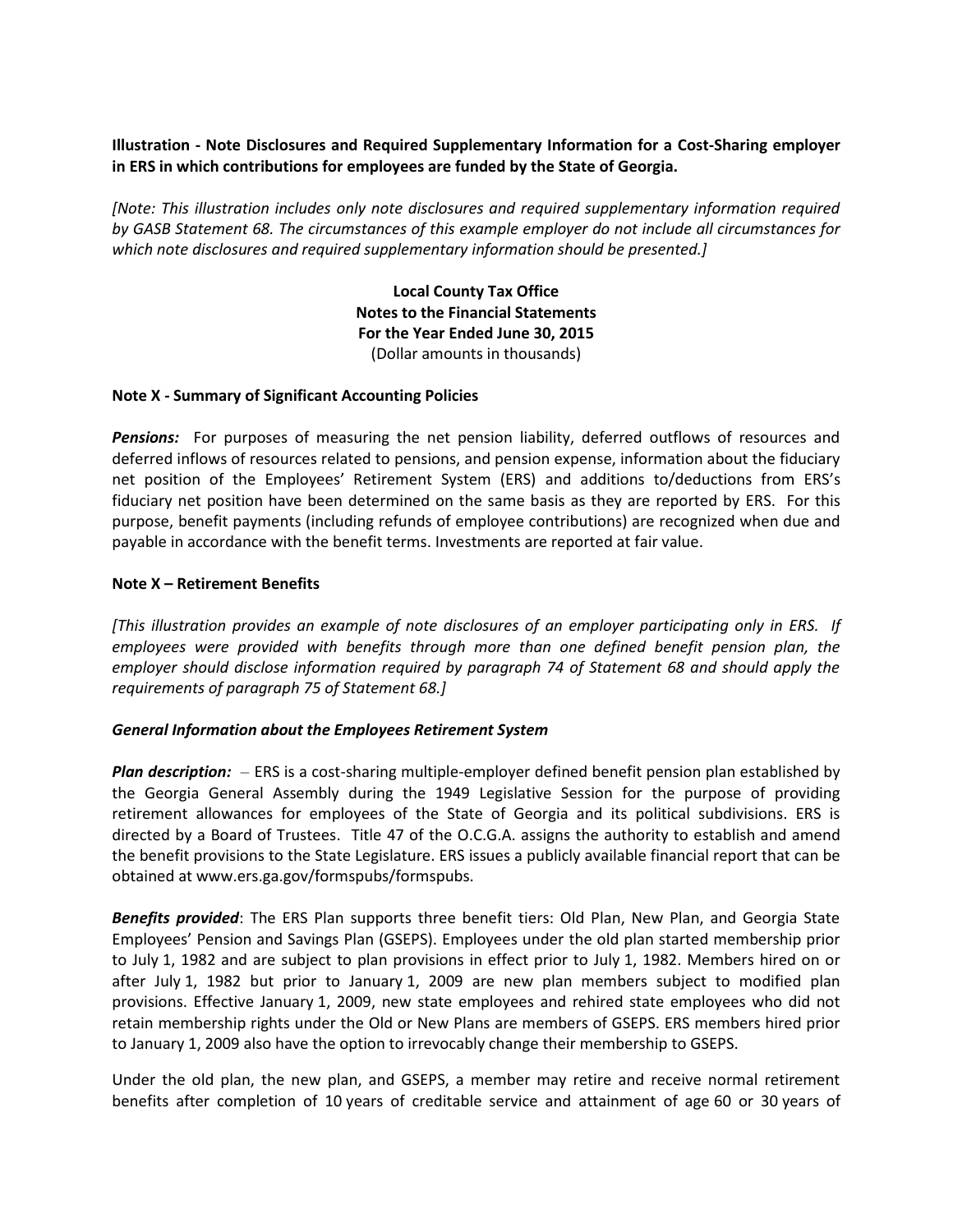creditable service regardless of age. Additionally, there are some provisions allowing for early retirement after 25 years of creditable service for members under age 60.

Retirement benefits paid to members are based upon the monthly average of the member's highest 24 consecutive calendar months, multiplied by the number of years of creditable service, multiplied by the applicable benefit factor. Annually, postretirement cost-of-living adjustments may also be made to members' benefits, provided the members were hired prior to July 1, 2009. The normal retirement pension is payable monthly for life; however, options are available for distribution of the member's monthly pension, at reduced rates, to a designated beneficiary upon the member's death. Death and disability benefits are also available through ERS.

*Contributions*: Pursuant to O.C.G.A. 47-2-292(a) the Department of Revenue receives an annual appropriation from the Georgia General Assembly to be used to fund the employer contributions for local county tax commissioners and employees. Pursuant to O.C.G.A. 47-2-290(a) the Council of State Courts (CSC) and the Prosecuting Attorneys' Council (PAC) receive annual appropriations from the Georgia General Assembly for employer contributions of local employees in State Courts in Bibb, Chatham and DeKalb counties.

#### *Pension Liabilities and Pension Expense*

At June 30, 2015, the Office did not have a liability for a proportionate share of the net pension liability because of the related State of Georgia support. The amount of the State's proportionate share of net pension liability associated with the Office is as follows:.

State of Georgia's proportionate share of the Net Pension Liability associated with the Office  $\frac{1}{2}$  XX,XXX

For the year ended June 30, 2015, the Office recognized pension expense of \$X,XXX and revenue of \$X,XXX for support provided by the State of Georgia.

*Actuarial assumptions:* The total pension liability as of June 30, 2014 was determined by an actuarial valuation as of June 30, 2013 using the following actuarial assumptions, applied to all periods included in the measurement:

| Inflation                 | 3.00%                                                                 |
|---------------------------|-----------------------------------------------------------------------|
| Salary increases          | $5.45 - 9.25$ %, including inflation                                  |
| Investment rate of return | 7.50%, net of pension plan investment expense,<br>including inflation |

Mortality rates were based on the RP-2000 Combined Mortality Table for the periods after service retirement, for dependent beneficiaries, and for deaths in active service, and the RP-2000 Disabled Mortality Table set back eleven years for males for the period after disability retirement.

The actuarial assumptions used in the June 30, 2013 valuation were based on the results of an actuarial experience study for the period July 1, 2004 – June 30, 2009.

The long-term expected rate of return on pension plan investments was determined using a log-normal distribution analysis in which best-estimate ranges of expected future real rates of return (expected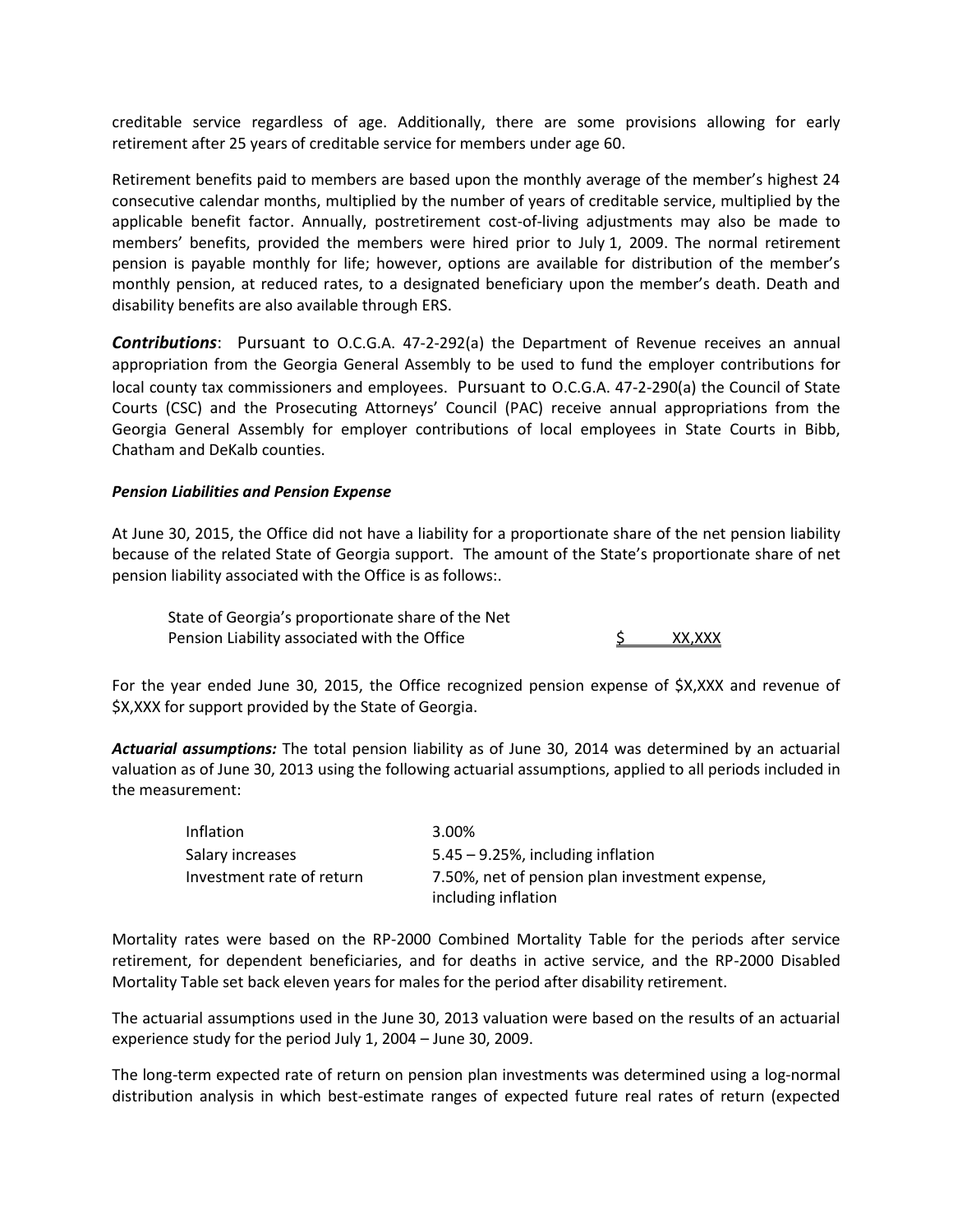nominal returns, net of pension plan investment expense and the assumed rate of inflation) are developed for each major asset class. These ranges are combined to produce the long-term expected rate of return by weighting the expected future real rates of return by the target asset allocation percentage and by adding expected inflation. The target allocation and best estimates of arithmetic real rates of return for each major asset class are summarized in the following table:

| Asset class                             | <b>Target</b><br>allocation | Long-term<br>expected real<br>rate of return* |
|-----------------------------------------|-----------------------------|-----------------------------------------------|
| Fixed income                            | 30.00%                      | 3.00%                                         |
| Domestic large equities                 | 39.70                       | 6.50                                          |
| Domestic mid equities                   | 3.70                        | 10.00                                         |
| Domestic small equities                 | 1.60                        | 13.00                                         |
| International developed market equities | 18.90                       | 6.50                                          |
| International emerging market equities  | 6.10                        | 11.00                                         |
| Total                                   | 100.00%                     |                                               |

\* Rates shown are net of the 3.00% assumed rate of inflation

*Discount rate:* The discount rate used to measure the total pension liability was 7.50 %. The projection of cash flows used to determine the discount rate assumed that plan member contributions will be made at the current contribution rate and that employer and State of Georgia contributions will be made at rates equal to the difference between actuarially determined contribution rates and the member rate. Based on those assumptions, the pension plan's fiduciary net position was projected to be available to make all projected future benefit payments of current plan members. Therefore, the longterm expected rate of return on pension plan investments was applied to all periods of projected benefit payments to determine the total pension liability.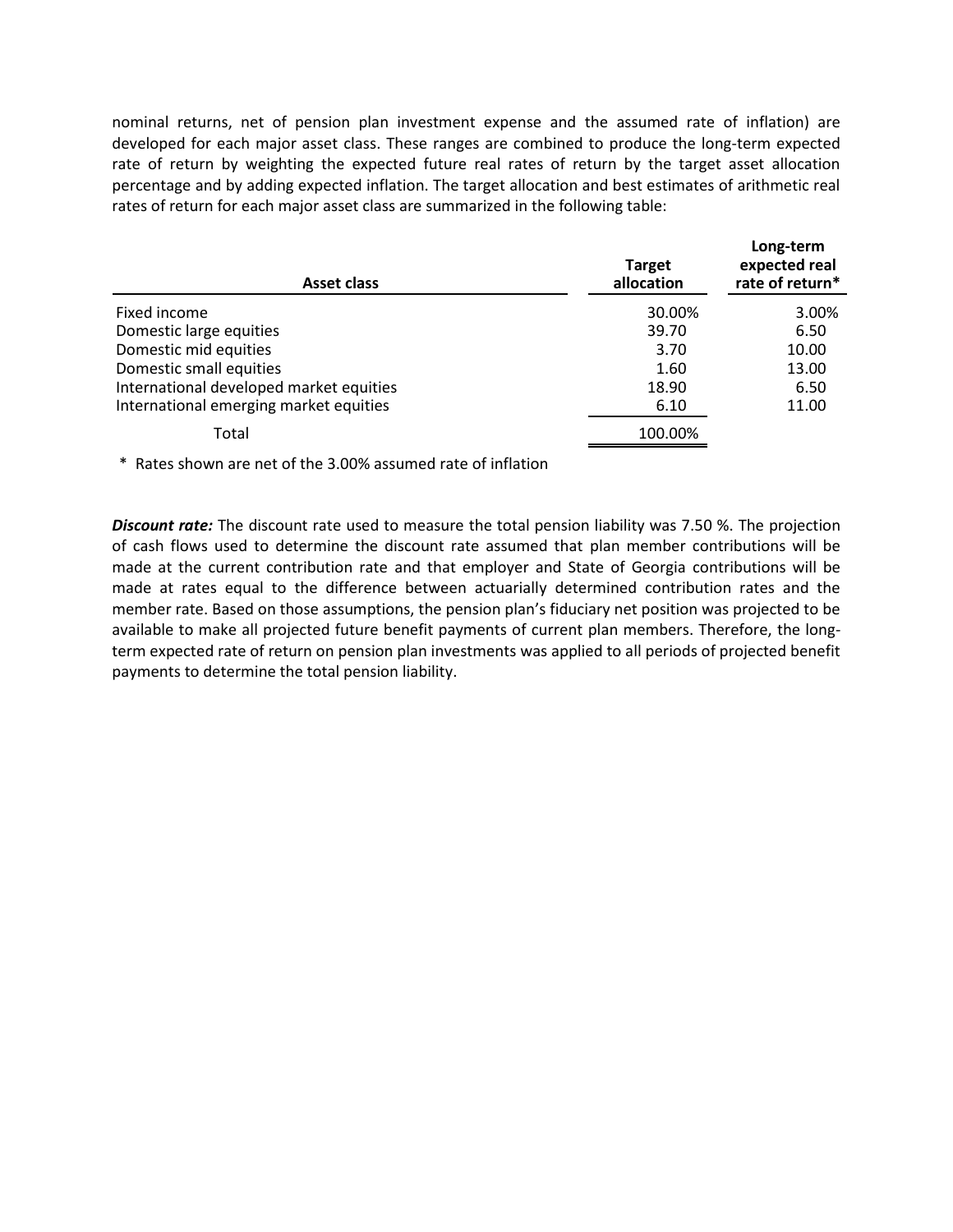# **Local County Tax Office Required Supplementary Information Schedule of Proportionate Share of the Net Pension Liability Employees' Retirement System For the Year Ended June 30** (Dollar amounts in thousands)

|                                                                                                                  | 2015          |
|------------------------------------------------------------------------------------------------------------------|---------------|
| Tax Office's proportion of the net pension liability                                                             | 0.0%          |
| Tax Office's proportionate share of the net pension<br>liability                                                 | \$<br>0       |
| State of Georgia's proportionate share of the net pension<br>liability associated with the Tax Office            | XX,XXX        |
| Total                                                                                                            | \$<br>XX,XXX  |
| Tax Office's covered-employee payroll                                                                            | \$<br>XX, XXX |
| Tax Office's proportionate share of the net pension<br>liability as a percentage of its covered-employee payroll | N/A           |
| Plan fiduciary net position as a percentage of the total<br>pension liability                                    | 77.99%        |

*Note: Schedule is intended to show information for the last 10 fiscal years. Additional years will be displayed as they become available.*